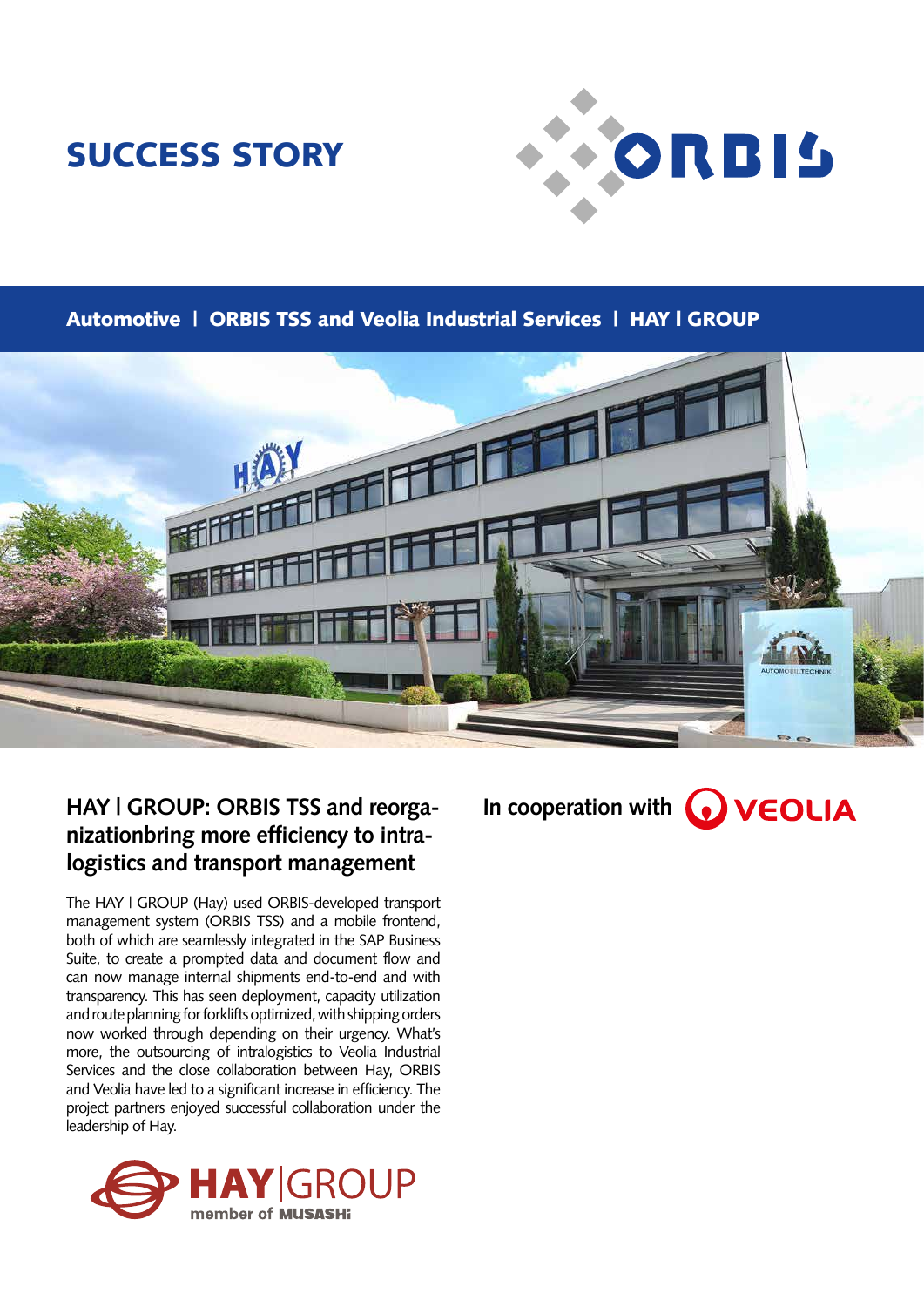## HAY | GROUP: ORBIS TSS and reorganizationbring more efficiency to intralogistics and transport management

For Hay, a leading manufacturer of components for engines, gear transmissions, axles, and bearings for the automotive and capital goods industry, it is essential that intralogistics processes run smoothly and with the utmost efficiency. In order to achieve this, the company has launched the user-friendly ORBIS Transport Management System (ORBIS TSS), which has a template-based mobile frontend based on the ORBIS Multi-Process Suite (ORBIS MPS). ORBIS MPS technology links production and logistics workflows bidirectionally with SAP processes, providing prompting and visual mapping for these – regardless of the device used.

"Real-time" communication with the forklifts enables efficient reactions to process shifts. For the launch of the tried-and-tested add-on ORBIS TSS, the component manufacturer placed its trust in the expertise of ORBIS AG, which had already run several SAP projects for and in patnership with it. The ORBIS MPS delivered an outstanding performance as a technological basis for integrating all kinds of processes in the SAP software used, above all in relation to Industry 4.0.

**28 forklift trucks instead of the previous 32**

*"As well as increasing efficiency, flexibility and transparency in intralogistics, the holistic solution concept achieved using ORBIS and Veolia ensures a smooth production supply and plays a crucial role in avoiding supply bottlenecks,"* explains Natalie Braun, Logistics Team Leader at the Hay plant in Bockenau.

*Natalie Braun, Logistics Team Leader at the Hay plant in Bockenau*

The optimization of in-house logistics and transport management using the ORBIS TSS led to a reduction in the number of forklift trucks from 32 to 28 and a considerable improvement in working conditions for employees in manufacturing.

#### **Optimum management and deployment of forklifts**

Thanks to the prompted mobile data entry with paperless information flow enabled by the ORBIS TSS, all transport operations in the plant, as well as the current location of the goods for transportation, are automatically transmitted to the SAP system and booked virtually in real-time while the goods are being moved. *"Thanks to seamless and transparent documentation we can track all transport movements in SAP ERP and manage the deployment and utilization of the forklifts optimally,"*  explains Karlheinz Neurohr, Head of Job Scheduling at the Hay plant in Bad Sobernheim.

Thanks to the successful collaboration of everyone involved in this project, some additional key features were able to be added to the ORBIS TSS too. Most worth mentioning here is the GPS-level precision tracking of vehicles. This in turn has led to a significantly improved data basis, enabling a wide range of highly accurate KPI analyses.

#### **HAY l GROUP**

Head office: Bad Sobernheim

- Products: components for drive and chassis technology
- Sites: 10 production sites worldwide
- Employees: 2,800 worldwide
- http://www.hay-group.com

#### **Holistic concept optimizes intralogistics**

The holistic logistics concept pursued by Hay, whereby all containers have an individual number (SAP HU no.), are assigned a storage location in warehouse management and forklifts can only be prompted to move goods via SAP transport requests, was made more efficient using the ORBIS TSS.

On initiation of the ORBIS TSS, all intralogistics were assumed by Veolia Industrieservice GmbH Deutschland. Among other things, this saw the diesel forklifts replaced with energy-saving, emission-free electric forklifts and each new forklift equipped with a scanning unit and a touchscreen terminal for operating the ORBIS TSS.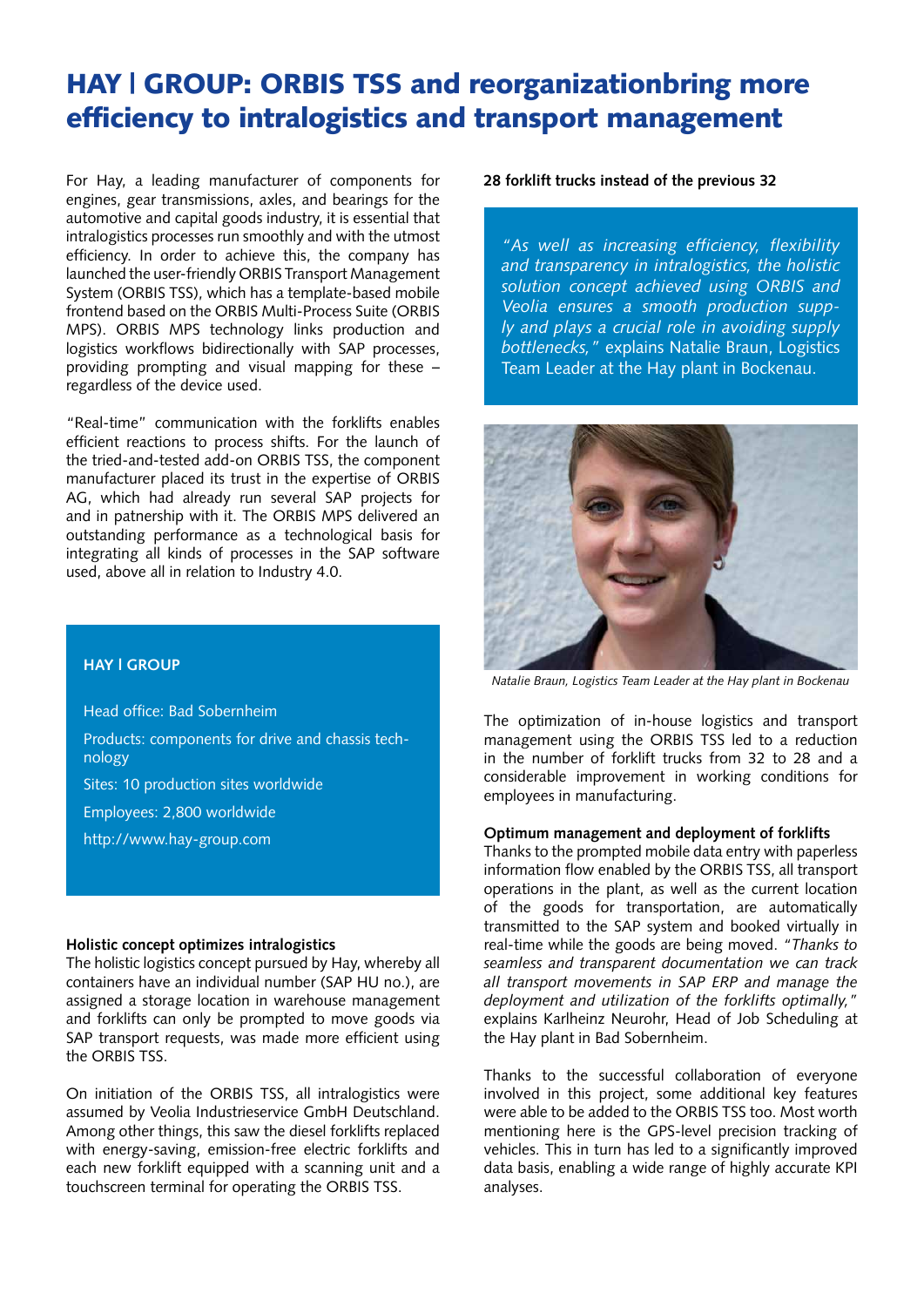

#### **Optimum assignment of transport requests**

Unnecessary – and generally costly – empty runs have been eliminated too ever since the add-on optimized the assignment of transport requests to forklift drivers. Not only does it direct the driver to the correct storage location, but then, after loading the required container, it guides the driver to the target location. This ensures optimum capacity utilization for forklifts and smooth supply and removal of goods from the various production and storage areas.

In the course of this the software calculates the priority of each individual transport request based on the factors distance, time, and business process. The ORBIS solution assigns the driver their transport orders automatically via the touchscreen terminal, i.e. in "real-time". As soon as an order has been completed, the Transport Management System determines the subsequent order. All of this ensures flexibility when scheduling forklift deployment, meaning that order peaks and special unscheduled transport orders can be dealt with without issue.



#### **Further development using in-house expertise**

Even the IT department has benefited from the ORBIS Transport Management System, which is seamlessly embedded in SAP ECC 6.0 and unaffected by releases. In contrast to the third-party provider proprietary solution used previously, the ORBIS TSS eliminates the need for interface programming and maintenance and the costs associated with this.

This ensures that the IT landscape and the IT infrastructure can be kept streamlined. Another advantage according to Alexander Schmidt, IT Logistics Developer for SAP at Hay, is that *"the SAP-based add-on developed in ABAP can be adapted with our in-house SAP know-how and further developed in line with our needs."*



Given the positive experience with the Transport Management System, which is currently in use at the company headquarters in Bad Sobernheim and at the production site in Bockenau, there are plans to review the rollout to additional locations.



### **ABOUT ORBIS AND VEOLIA'S COLLABORATION**

Consultancy and software company ORBIS AG and Veolia Industrieservice GmbH Germany have pooled their intralogistics expertise as part of a strategic partnership. This has allowed ORBIS and Veolia to provide customers with a holistic service portfolio from a single source for the optimization of their in-house logistics processes in the context of Industry 4.0, offering them genuine added value in the process. This makes them ideal partners for companies that want to start the journey towards a smart future.